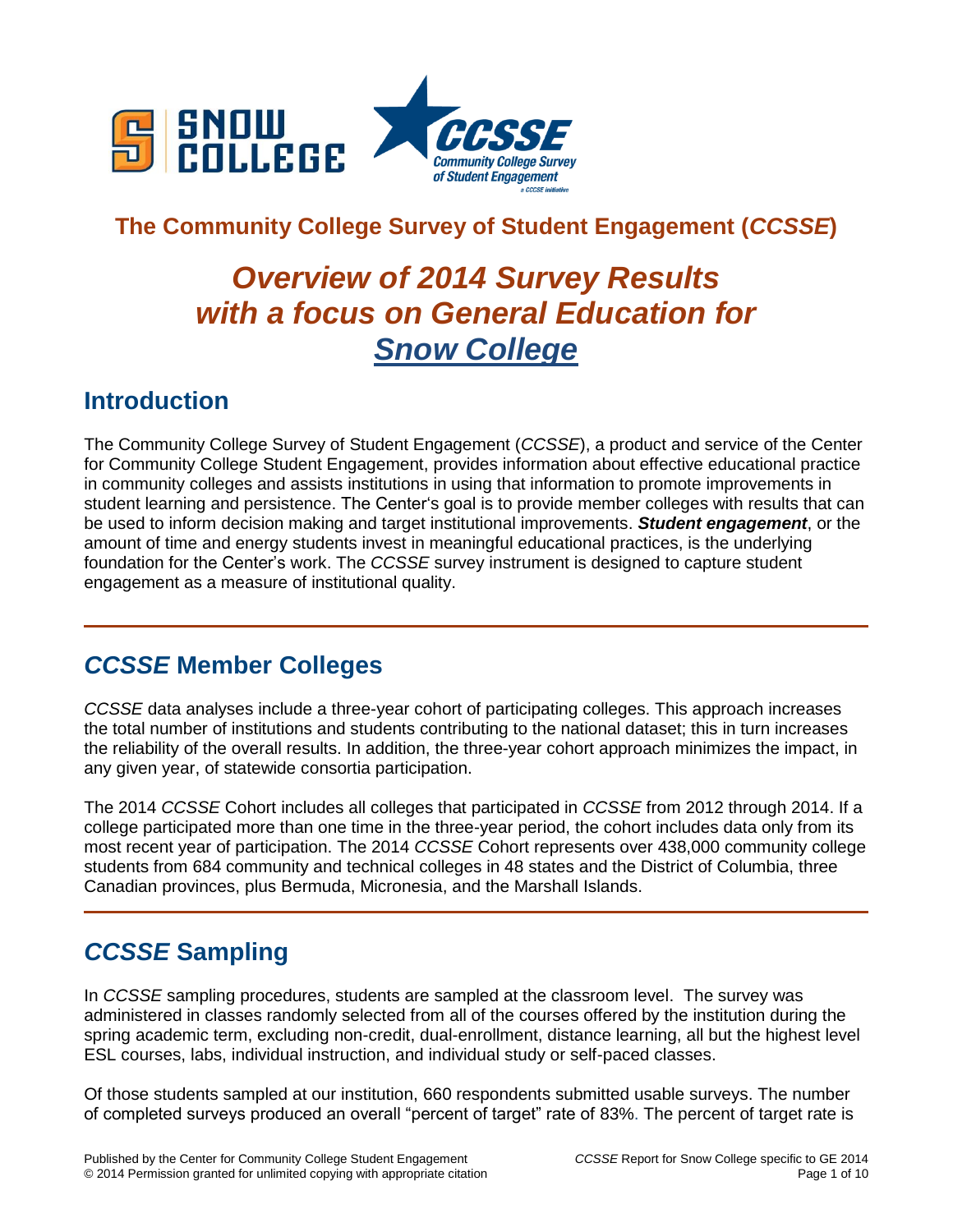the ratio of the adjusted number of completed surveys (surveys that were filled out properly and did not fall into any of the exclusionary categories) to the target sample size  $(n = 800)$ .

#### **Excluded Respondents**

Exclusions serve the purpose of ensuring that all institutional reports are based on the same sampling methods and that results are therefore comparable across institutions. Respondents are excluded from institutional reports for the following reasons:

- **\*** The respondent did not indicate whether he or she was enrolled full-time or less than full-time at the institution.
- **\*** The survey is invalid. A survey is invalid if a student does not answer any of the 21 sub-items in item 4, answers *very often* to all 21 sub-items, or answers *never* to all 21 sub-items.
- **\*** The student reported his or her age as under 18.
- \* The student indicated that he or she had taken the survey in a previous class or did not respond to item 3.
- Oversample respondents are not included because they are selected outside of *CCSSE*'s primary sampling procedures.
- Specific to Snow College, several instructors failed to schedule the survey assigned to their class, even after multiple scheduling attempts across a two-year period.

### **2014 Student Respondent Profile**

Please note that percentages may not add up to 100% in each category due to missing data and/or rounding.

#### **Enrollment Status**

5% of surveyed students report being less than full-time college students, compared to 28% of the 2014 *CCSSE* Cohort colleges' student respondents. 95% of the student respondents at our college report attending college full-time, while 72% of the 2014 *CCSSE* Cohort colleges' student respondents attended full-time.

Population data<sup>1</sup> for all students at our college is 36% less than full-time and 64% full-time. This inverse representation is a result of the sampling technique and the in-class administration process. For this reason, survey results are either weighted or disaggregated on the full-time/less than full-time variable so that reports will accurately reflect the underlying student population.

#### **Age**

Student respondents at our college range in age from 18 to 64 years old. 52% are between 18 and 24 years old. Students at our college are younger than the 2014 *CCSSE* Cohort, of which over half (63%) of students are between 18 and 24.

#### **Sex**

 $\overline{a}$ 

40% of student respondents are male and 60% are female, which is comparable to the 2014 *CCSSE* Cohort, which is 43% male and 55% female.

#### **Racial Identification**

83% of our student respondents identified themselves as White, Non-Hispanic; 3% as Hispanic, Latino, Spanish; 3% as Black or African American; and 4% as Asian, Asian American, or Pacific Islander. 1%

Published by the Center for Community College Student Engagement *CCSSE* Report for Snow College specific to GE 2014

<sup>1</sup> Population data are those reported for the most recent IPEDS enrollment report.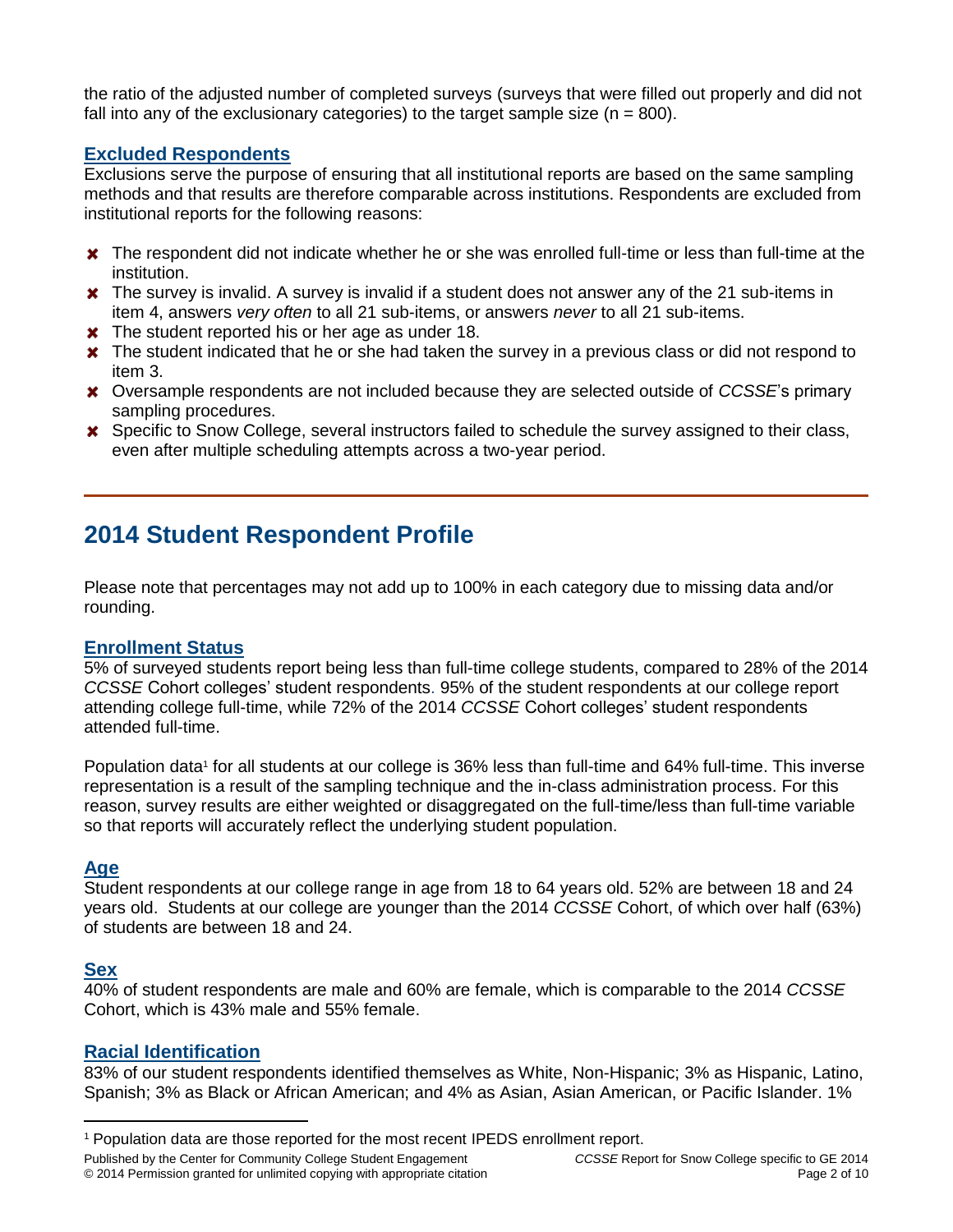of the student respondents are American Indian or Native American. 1% marked *other* when responding to the question, "What is your racial identification?"

Our student sample is less diverse than the 2014 *CCSSE* Cohort, which is comprised of 56% White/Non-Hispanic; 14% Hispanic, Latino, Spanish; 11% Black or African American; 5% Asian, Asian American, or Pacific Islander; and 2% American Indian or Native American respondents

#### **International Students**

4% of our students responded *yes* to the question, "Are you an international student or foreign national?" Our college has fewer international students than the 2014 *CCSSE* Cohort, of which 6% are international.

*The results for the following student respondent categories are weighted according to the most recent IPEDS population data.*

#### **Limited English Speaking Students**

At our college, 5% of *CCSSE* respondents are non-native English speakers.

#### **First-Generation Status**

13% of student respondents indicate that neither parent has earned a degree higher than a high school diploma nor has college experience; accordingly, these students are considered "first-generation."

18% indicate that their mothers' highest level of education is a high school diploma (with no college experience), and 16% indicate that level for their fathers.

#### **College-Sponsored Activities**

41% of students respondents do not participate in any college-sponsored activities (including organizations, campus publications, student government, intercollegiate or intramural sports, etc.) while 42% typically spend only 1 to 5 hours per week participating in these activities.

#### **Educational Attainment**

84% of respondents report starting their college careers at this community college. Approximately 83% of students indicate that their highest level of educational attainment is a high school diploma or GED; 56% have completed fewer than 30 credit hours of college-level work; 8% report having either a certificate or an associate degree; 1% have earned a bachelor's degree; and 1% have earned an advanced degree.

#### **Total Credit Hours Earned**

22% of surveyed students have completed fewer than 15 credit hours; 34% have completed 15-29 credit hours; and 44% have completed more than 30 credit hours.

#### **External Commitments**

3% of student respondents work 21 or more hours per week; 8% care for dependents at least six hours per week; and 63% spend at least six hours per week commuting to class.

#### **Goals**

Students were asked to indicate their reasons or goals for attending this college; students could choose more than one primary and secondary goal. 63% indicated that transferring to a 4-year college or university is a primary goal, while 24% indicated this as a secondary goal. 79% indicated that obtaining an associate degree is a primary goal, while 14% indicated this as a secondary goal. Additionally, 40% indicated obtaining or updating job-related skills is a primary goal, while 47% indicated that selfimprovement/personal enjoyment is a primary goal.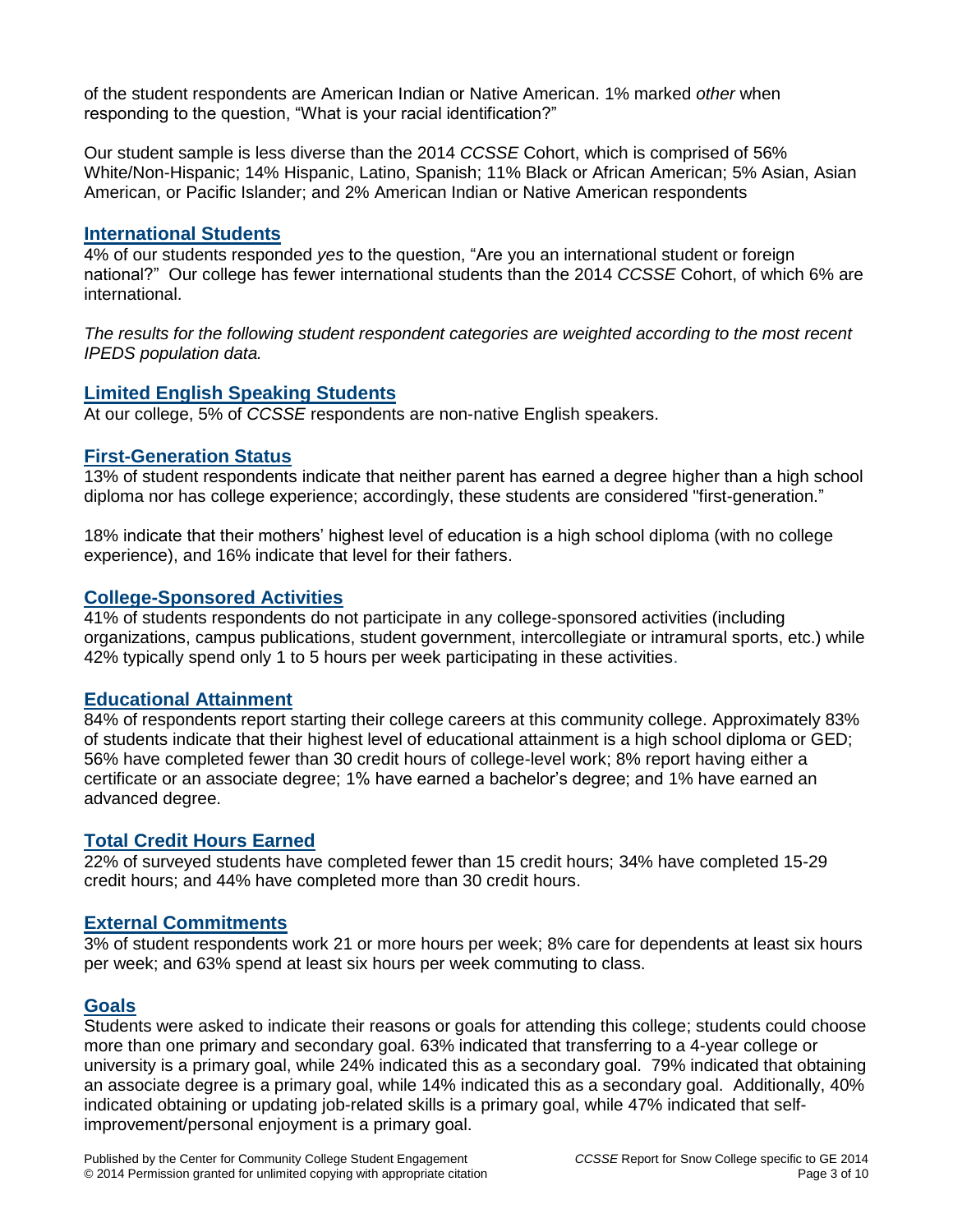## *CCSSE* **Benchmarks of Effective Educational Practice**

To assist colleges in their efforts to reach for excellence, the Center reports national benchmarks of effective educational practice in community colleges. Research shows that the more actively engaged students are—with college faculty and staff, with other students, and with the subject matter—the more likely they are to learn and to achieve their academic goals.

*CCSSE* benchmarks are groups of conceptually related survey items that focus on institutional practices and student behaviors that promote student engagement—and that are positively related to student learning and persistence. Benchmarks are used to compare each institution's performance to that of similar institutions and with the *CCSSE* Cohort. Each individual benchmark score is computed by averaging the scores on survey items that make up that benchmark. Benchmark scores are standardized so that the mean (the average of all participating students) always is 50 and the standard deviation is 25. The five benchmarks of effective educational practice in community colleges are: active and collaborative learning, student effort, academic challenge, student-faculty interaction, and support for learners.

#### **Active and Collaborative Learning**

Students learn more when they are actively involved in their education and have opportunities to think about and apply what they are learning in different settings. Through collaborating with others to solve problems or master challenging content, students develop valuable skills that prepare them to deal with the kinds of situations and problems they will encounter in the workplace, the community, and their personal lives.

- 4a Frequency: Asked questions in class or contributed to class discussions
- 4b Frequency: Made a class presentation
- 4f Frequency: Worked with other students on projects during class
- 4g Frequency: Worked with other classmates outside of class to prepare class assignments
- 4h Frequency: Tutored or taught other students (paid or voluntary)
- 4i Frequency: Participated in a community-based project as part of a regular course
- 4r Frequency: Discussed ideas from your readings or classes with others outside of class (students, family members, co-workers, etc.)

#### **Student Effort**

Students' behaviors contribute significantly to their learning and the likelihood that they will attain their educational goals. "Time on task" is a key variable, and there are a variety of settings and means through which students may apply themselves to the learning process.

- 4c Frequency: Prepared two or more drafts of a paper or assignment before turning it in
- 4d Frequency: Worked on a paper or project that required integrating ideas or information from various sources
- 4e Frequency: Come to class without completing readings or assignments
- 6b Number of books read on your own (not assigned) for personal enjoyment or academic enrichment
- 10a Hours spent per week: Preparing for class (studying, reading, writing, rehearsing, doing homework, or other activities related to your program)
- 13d1 Frequency of use: Peer or other tutoring
- 13e1 Frequency of use: Skill labs (writing, math, etc.)
- 13h1 Frequency of use: Computer lab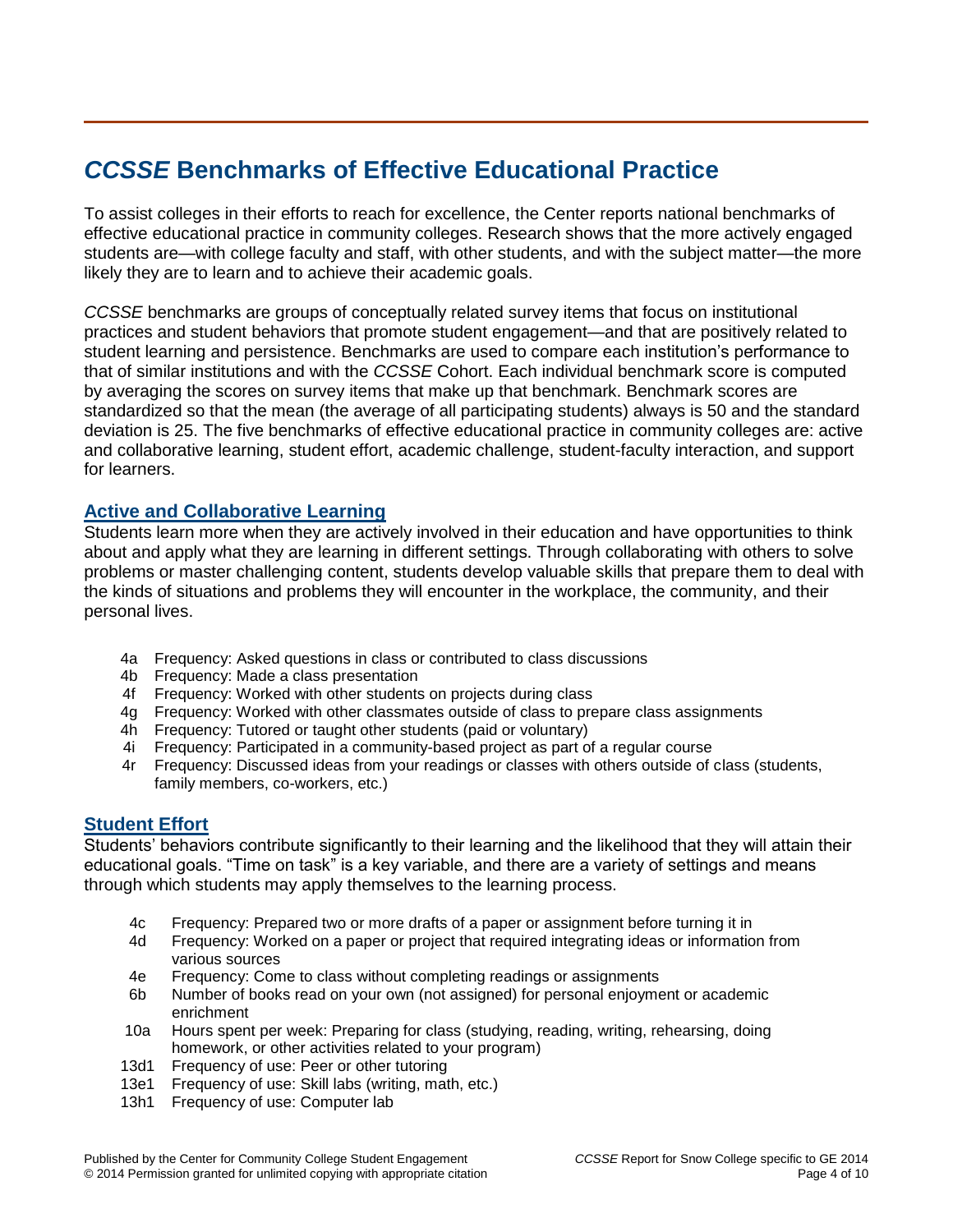#### **Academic Challenge**

Challenging intellectual and creative work is central to student learning and collegiate quality. Ten survey items address the nature and amount of assigned academic work, the complexity of cognitive tasks presented to students, and the standards faculty members use to evaluate student performance.

- 4p Frequency: Worked harder than you thought you could to meet an instructor's standards or expectations
- 5b Amount of emphasis in coursework: Analyzing the basic elements of an idea, experience, or theory
- 5c Amount of emphasis in coursework: Synthesizing and organizing ideas, information, or experiences in new ways
- 5d Amount of emphasis in coursework: Making judgments about the value or soundness of information, arguments, or methods
- 5e Amount of emphasis in coursework: Applying theories or concepts to practical problems or in new situations
- 5f Amount of emphasis in coursework: Using information you have read or heard to perform a new skill
- 6a Number of assigned textbooks, manuals, books, or book-length packs of course readings
- 6c Number of written papers or reports of any length
- 7 Rate the extent to which your examinations have challenged you to do your best work
- 9a Amount of emphasis by college: Encouraging you to spend significant amounts of time studying

#### **Student-Faculty Interaction**

In general, the more interaction students have with their teachers, the more likely they are to learn effectively and persist toward achievement of their educational goals. Personal interaction with faculty members strengthens students' connections to the college and helps them focus on their academic progress. Working with an instructor on a project or serving with faculty members on a college committee lets students see first-hand how experts identify and solve practical problems. Through such interactions, faculty members become role models, mentors, and guides for continuous, lifelong learning.

- 4k Frequency: Used e-mail to communicate with an instructor
- 4l Frequency: Discussed grades or assignments with an instructor
- 4m Frequency: Talked about career plans with an instructor or advisor
- 4n Frequency: Discussed ideas from your readings or classes with instructors outside of class
- 4o Frequency: Received prompt feedback (written or oral) from instructors on your performance
- 4q Frequency: Worked with instructors on activities other than coursework

#### **Support for Learners**

Students perform better and are more satisfied at colleges that are committed to their success and cultivate positive working and social relationships among different groups on campus. Community college students also benefit from services targeted to assist them with academic and career planning, academic skill development, and other areas that may affect learning and retention.

- 9b Amount of emphasis by college: Providing the support you need to help you succeed at this college
- 9c Amount of emphasis by college: Encouraging contact among students from different economic, social, and racial or ethnic backgrounds
- 9d Amount of emphasis by college: Helping you cope with your non-academic responsibilities (work, family, etc.)
- 9e Amount of emphasis by college: Providing the support you need to thrive socially
- 9f Amount of emphasis by college: Providing the financial support you need to afford your education
- 13a1 Frequency of use: Academic advising/planning
- 13b1 Frequency of use: Career counseling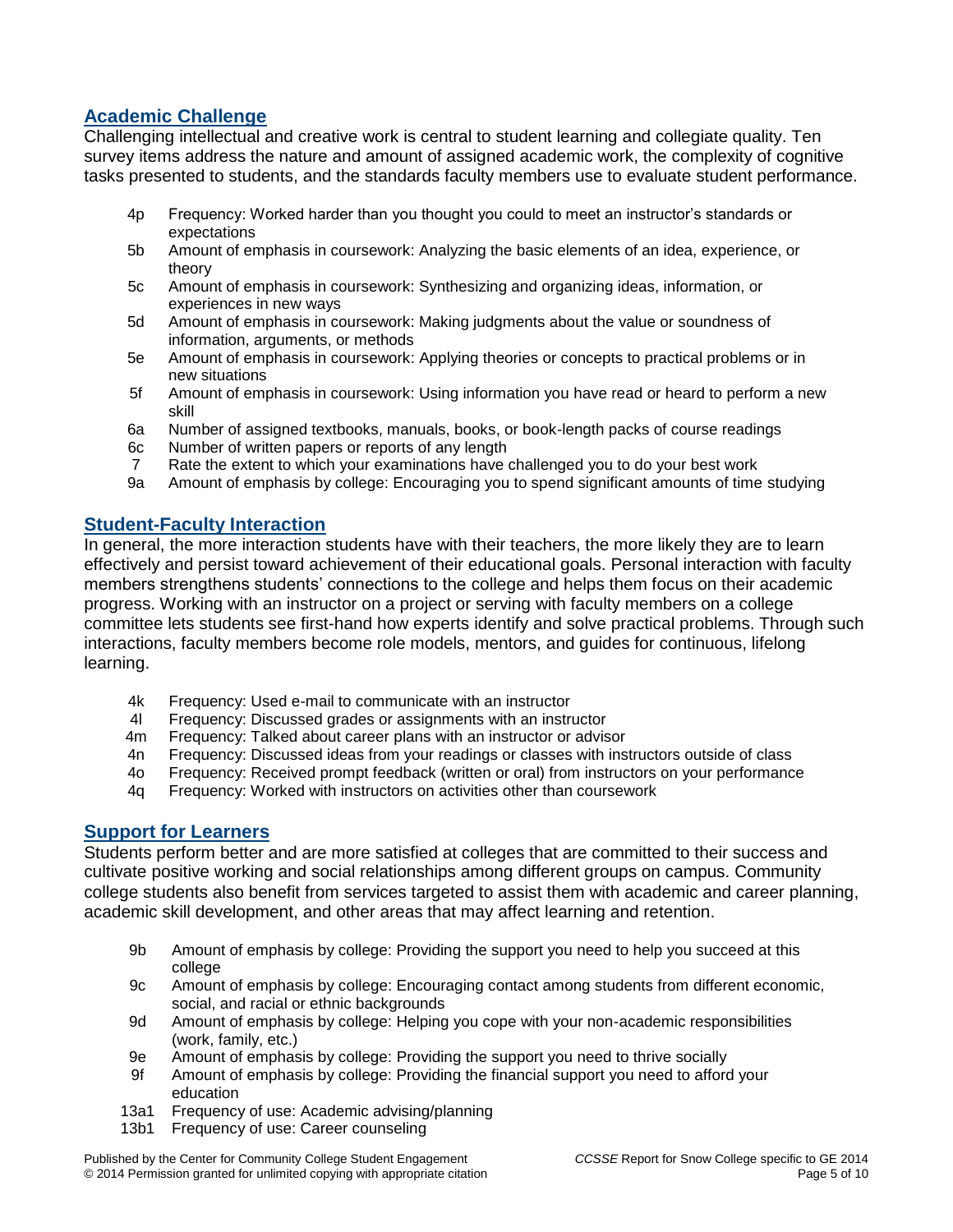

*CCSSE* **Benchmark Scores for Snow College**

*Benchmark scores have a mean of 50 and a standard deviation of 25.*

### *CCSSE* **Benchmark Scores for Snow College compared to CCSSE Cohort**



*Benchmark scores have a mean of 50 and a standard deviation of 25.*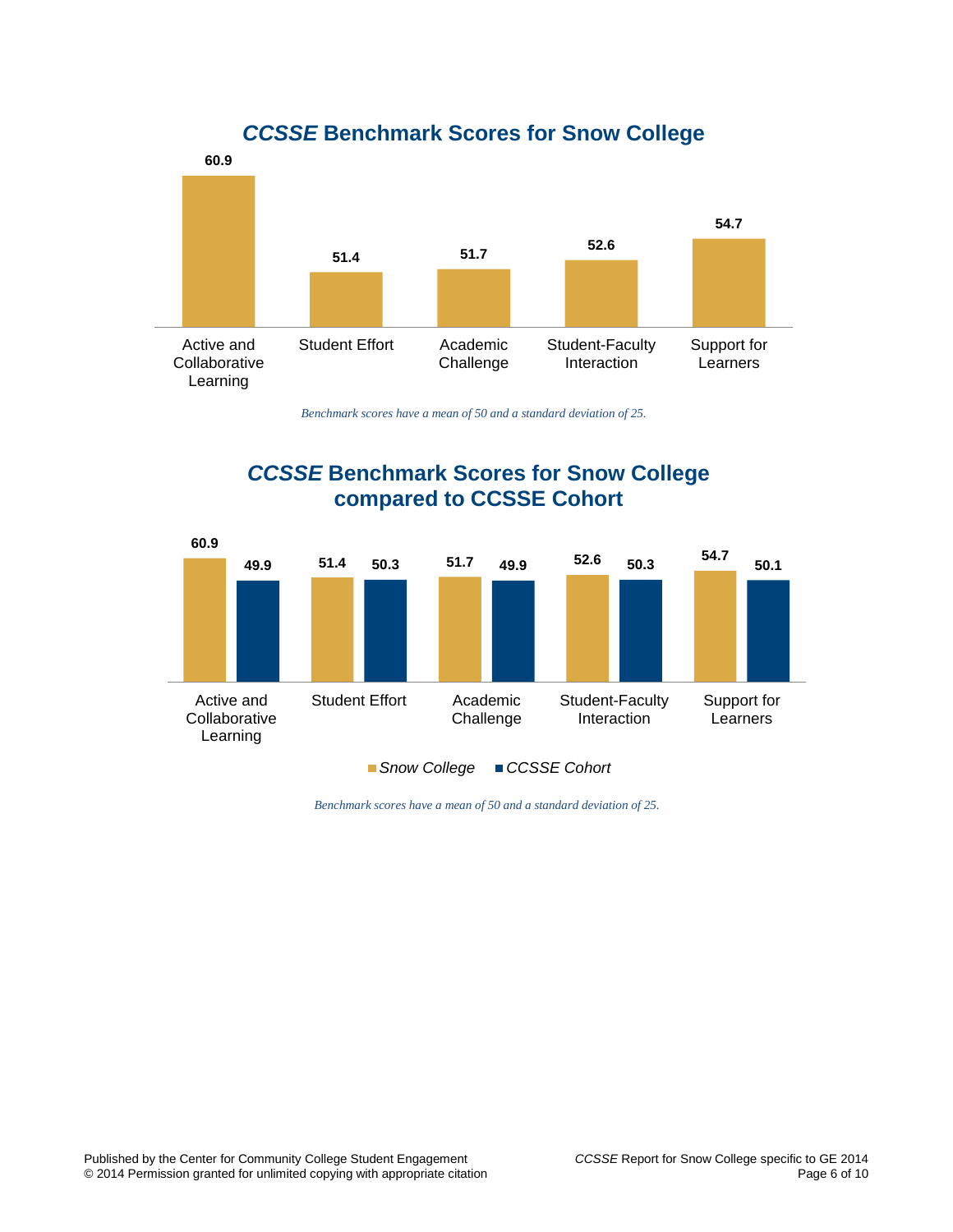## **Snow College's General Education Assessment**

The mission of general education at Snow College is to stretch students' minds and enlarge the foundation of their intellectual and practical skills in order to create in them a lifelong love of learning. The general education curriculum is designed to accomplish several goals: to provide students with a broad exposure to different academic disciplines in order to assist them in selecting their course of study; to introduce a variety of ways of making knowledge so that students understand the complexity of information and knowledge; to facilitate the development of a passion for a specific area of study and a love of learning in general; to provide connections between disciplines by providing interdisciplinary, integrated learning opportunities; to prepare students to participate fully in human culture, ask probing and thoughtful questions, and engage as responsible citizens.

Learning outcomes associated with Snow College's general education curriculum are as follows:

- A fundamental knowledge of human cultures and the natural world, with particular emphasis on American institutions, the social and behavioral sciences, the physical and life sciences, the humanities, the fine arts, and personal wellness.
- The ability to read, retrieve, interpret, and deliver information using a variety of traditional and electronic media.
- The ability to speak and write effectively and respectfully as a member of the global community, and work effectively as a member of a team.
- The ability to reason quantitatively in a variety of contexts.
- The ability to respond with informed sensitivity to an artistic work or experience.
- The ability to reason analytically, critically, and creatively about nature, culture, facts, values,, ethics, and civic policy.
- The ability to address complex problems by integrating the knowledge and methods of multiple disciplines.

In addition, a student seeking an Associate of Arts degree must be able to speak, read, and write in a foreign language with basic proficiency.

#### **CCSSE items associated with Snow College's general education learning outcomes:**

- Item 5b—Analyzing the basic elements of an idea, experience, or theory
- Item 5c—Synthesizing and organizing ideas, information, or experiences in new ways
- Item 5d—Making judgments about the value or soundness of information, arguments, or methods.
- Item 5e—Applying theories or concepts to practical problems or in new situations.
- Item 5f—Using information you have read or heard to perform a new skill.
- Item 12c—Writing clearly and effectively.
- Item 12d—Speaking clearly and effectively.
- Item 12e—Thinking critically and analytically.
- Item 12f—Solving numerical problems.
- Item 12h—Working effectively with others.

While some students are highly involved in their academic experience (those who marked *quite a bit* or very much), others are less engaged, as illustrated by their responses of *very little,* as displayed in the following graph.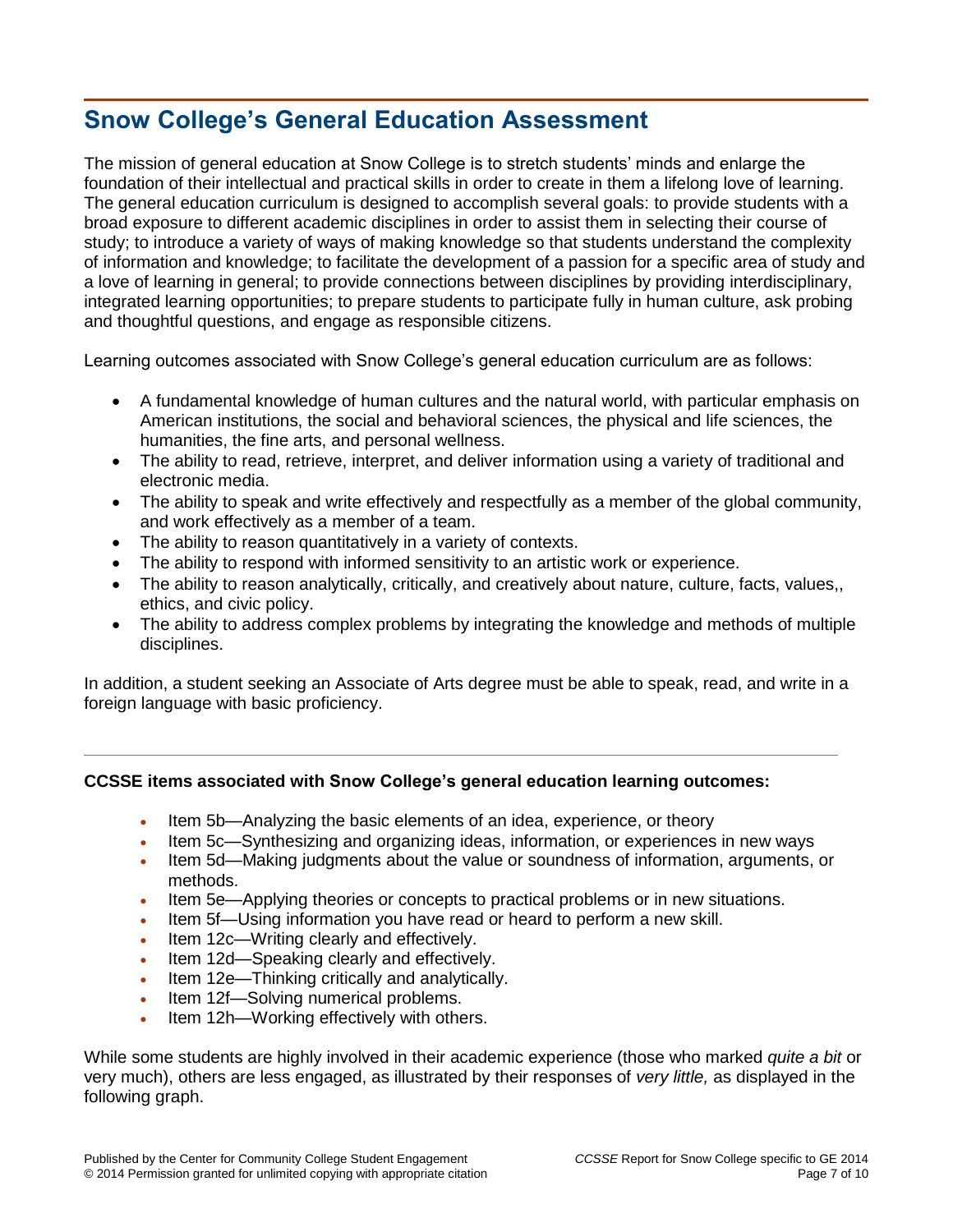

### *CCSSE* **General Education Experience**

**General Education Benchmark Scores for Snow College**







Published by the Center for Community College Student Engagement *CCSSE* Report for Snow College specific to GE 2014 © 2014 Permission granted for unlimited copying with appropriate citation Page 8 of 10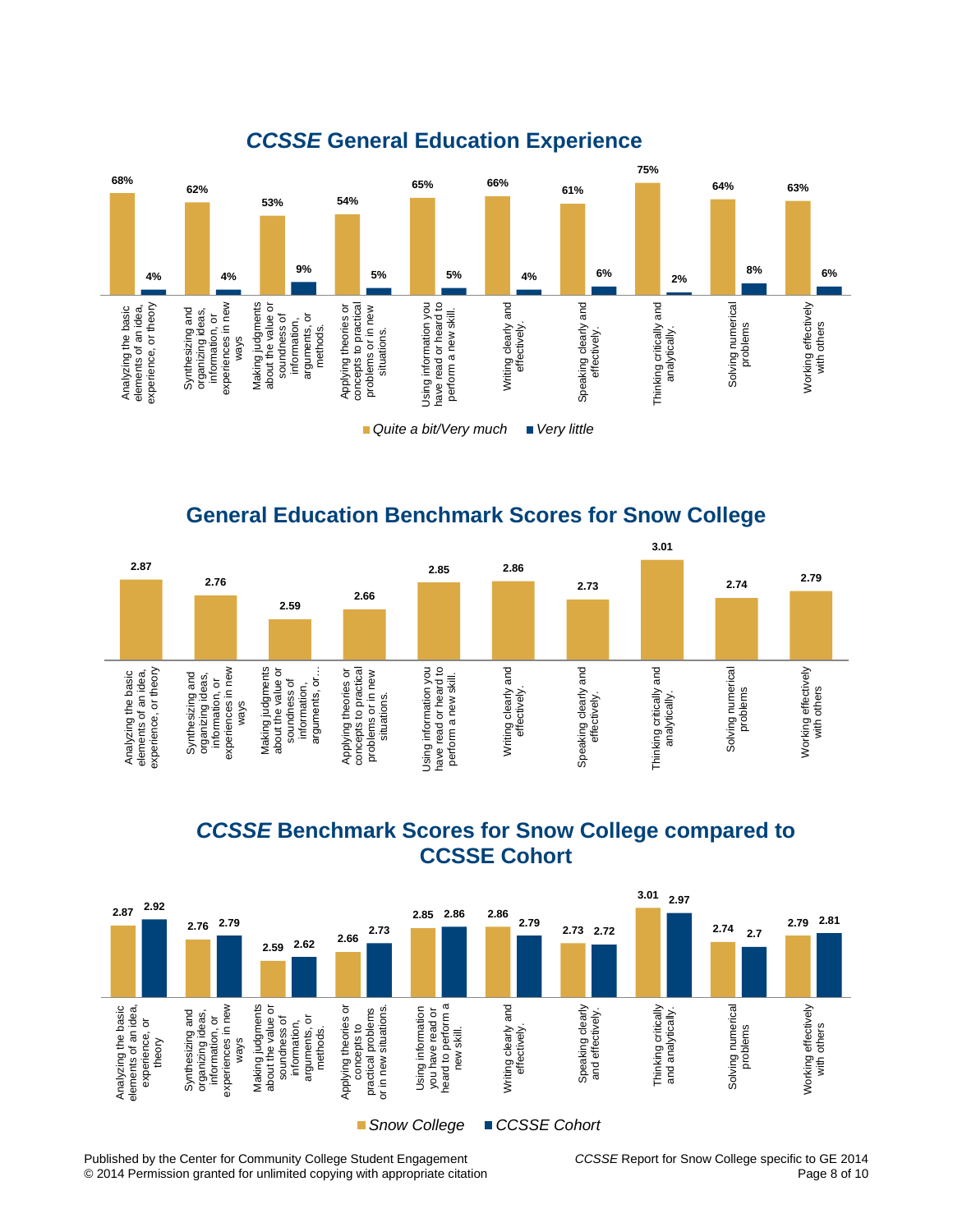In addition to the achievement of learning outcome achievement associated with the degree or certificate, students also experienced a positive and rigorous academic experience at Snow College. The following CCSSE survey items gauge how actively Snow College students are involved in their education. Students had the opportunity to mark very often, sometimes, or never in response to the following items:

- Item 4a—Asked questions in class or contributed to class discussions.
- Item 4b—Made a class presentation
- Item 4c—Prepared two or more drafts on a paper or assignment before turning it in.
- Item 4d—Worked harder than you thought you could to meet an instructor's standards or expectations.
- Item 9a—Encouraged to spend significant amounts of time studying



### *Academic Experience Benchmark Scores for Snow College compared to CCSSE Cohort*

The CCSSE also asked students to quantify (in hours or numbers of reports/assignments/books) dedicated to academic activities.

- Item 6a—Number of assigned textbooks, manuals, books, or book-length packs of course readings.
- Item 6b—Number of books read on your own (not assigned) for personal enjoyment or academic achievement
- Item 6c—Number of written papers or reports of any length
- Item 10a—Number of hours spent preparing for class (studying, reading, writing, rehearsing, doing homework, or other activities related to your program).